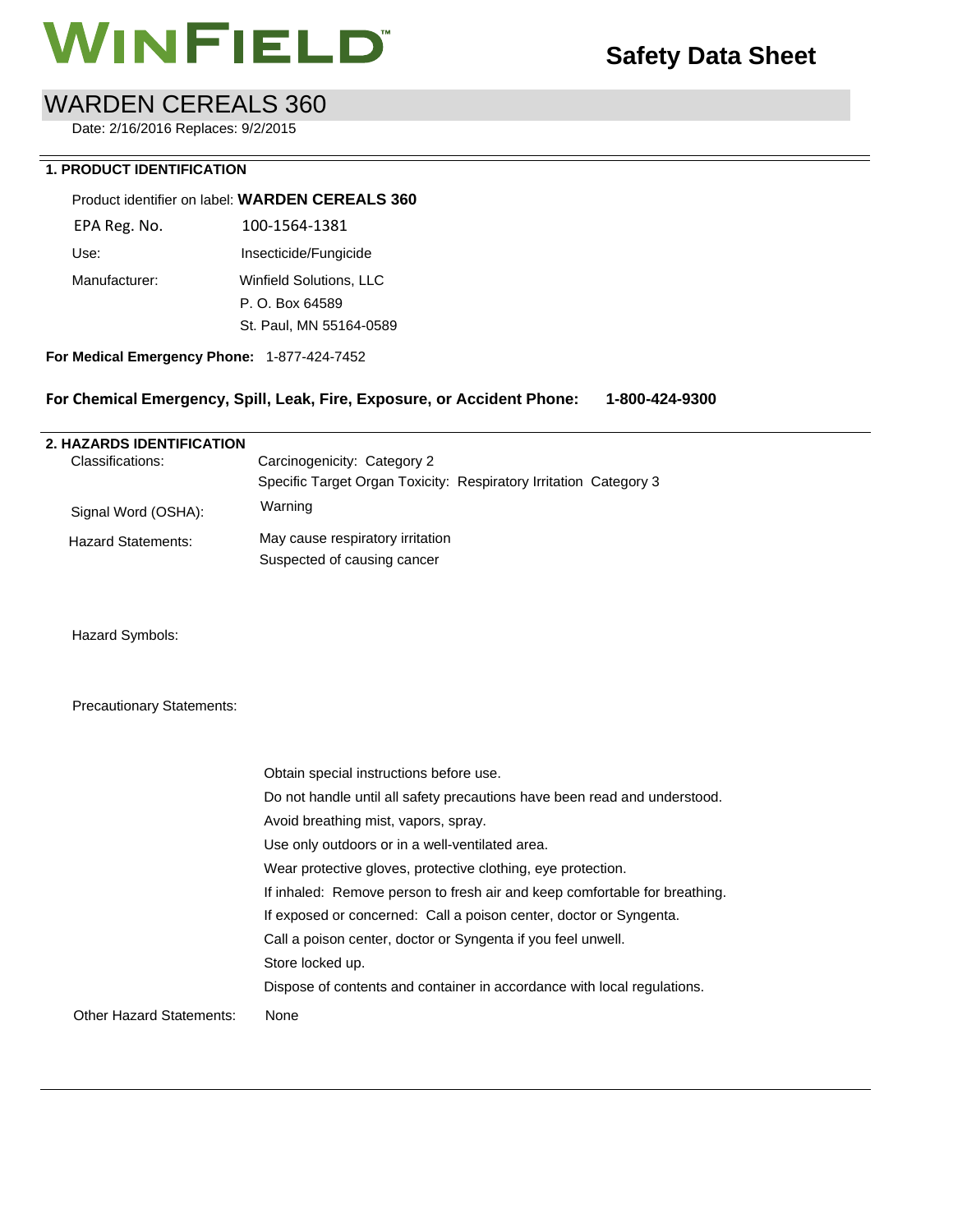# **MINFIELD**<sup>\*</sup> Safety Data Sheet

## WARDEN CEREALS 360

Date: 2/16/2016

### **3. COMPOSITION/INFORMATION ON INGREDIENTS**

| <b>Chemical Name</b>                                                                                          | Common Name        | <b>CAS Number</b>          | Concentration |
|---------------------------------------------------------------------------------------------------------------|--------------------|----------------------------|---------------|
| <b>Titanium Dioxide</b>                                                                                       | Titanium Dioxide   | 13463-67-7                 | $< 5\%$       |
| 1,2-Propanediol                                                                                               | Propylene Glycol   | 57-55-6                    | <15%          |
| Linseed Oil                                                                                                   | Linseed Oil        | 8001-26-1                  | < 20%         |
| Other ingredients                                                                                             | Other ingredients  | <b>Trade Secret</b>        | >48.41%       |
| 1H-1,2,4-Triazole, 1-[[2-[2-chloro-4-<br>(4chlorophenoxy)phenyl]-4-methyl-<br>1,3dioxolan-2-yl]methyl]-       | Difenoconazole     | 119446-68-3                | 3.47%         |
| $(R, S)-2-[2, 6-$<br>dimethylphenyl)methoxyacetylamino]-<br>propionic acid methyl ester                       | Mefenoxam          | 70630-17-0 &<br>69516-34-3 | 0.87%         |
| 3-(2-chloro-1,3-thiazol-5-ylmethyl)-5methyl- Thiamethoxam<br>1,3,5-oxadiazinan-4ylidene(nitro)amine           |                    | 153719-23-4                | 5.79%         |
| 1H-Pyrazole-4-carboxamide, N-(2-<br>[1,1'bicyclopropyl]-2-ylphenyl)-<br>3(difluoromethyl)-1-methyl-           | Sedaxane           | 874967-67-6                | 0.87%         |
| Kinetin                                                                                                       | Kinetin            | 525-79-1                   | 0.054%        |
| Indolebutyric Acid                                                                                            | Indolebutyric Acid | 133-32-4                   | 0.027%        |
| Gibberellin A4 with gibberellin A7                                                                            | Novagib Technical  | 468-44-0                   | 0.018%        |
| Ingredients not precisely identified are proprietary or non-hazardous. Values are not product specifications. |                    |                            |               |

### **4. FIRST AID MEASURES**

Have the product container, label or Safety Data Sheet with you when calling a poison control center or doctor, or going for treatment. Ingestion: If swallowed: Call a poison control center or doctor immediately for treatment advice. Do not give any liquid to

| <b>INGESHOLL</b>     | IT SWAIDWED. CAIL A DOISON CONTOC CENTER OF GOCIOL INTINEGRATIVE TO HEATTHEIT ADVICE. DO NOT GIVE ANY IIQUID TO<br>the person. Do not induce vomiting unless told to do so by a poison control center or doctor. Do not give<br>anything by mouth to an unconscious person. |
|----------------------|-----------------------------------------------------------------------------------------------------------------------------------------------------------------------------------------------------------------------------------------------------------------------------|
| Eye Contact:         | If in eyes: Hold eye open and rinse slowly and gently with water for 15-20 minutes. Remove contact lenses, if<br>present, after 5 minutes, then continue rinsing eye. Call a poison control center or doctor for treatment advice.                                          |
| <b>Skin Contact:</b> | If on skin or clothing: Take off contaminated clothing. Rinse skin immediately with plenty of water for 15-20<br>minutes. Call a poison control center or doctor for treatment advice.                                                                                      |
| Inhalation:          | If inhaled: Move person to fresh air. If person is not breathing, call 911 or an ambulance, then give artificial<br>respiration, preferably mouth-to-mouth if possible. Call a poison control center or doctor for further                                                  |

treatment advice.

Most important symptoms/effects:

Respiratory irritation

Indication of immediate medical attention and special treatment needed:

There is no specific antidote if this product is ingested.

Treat symptomatically.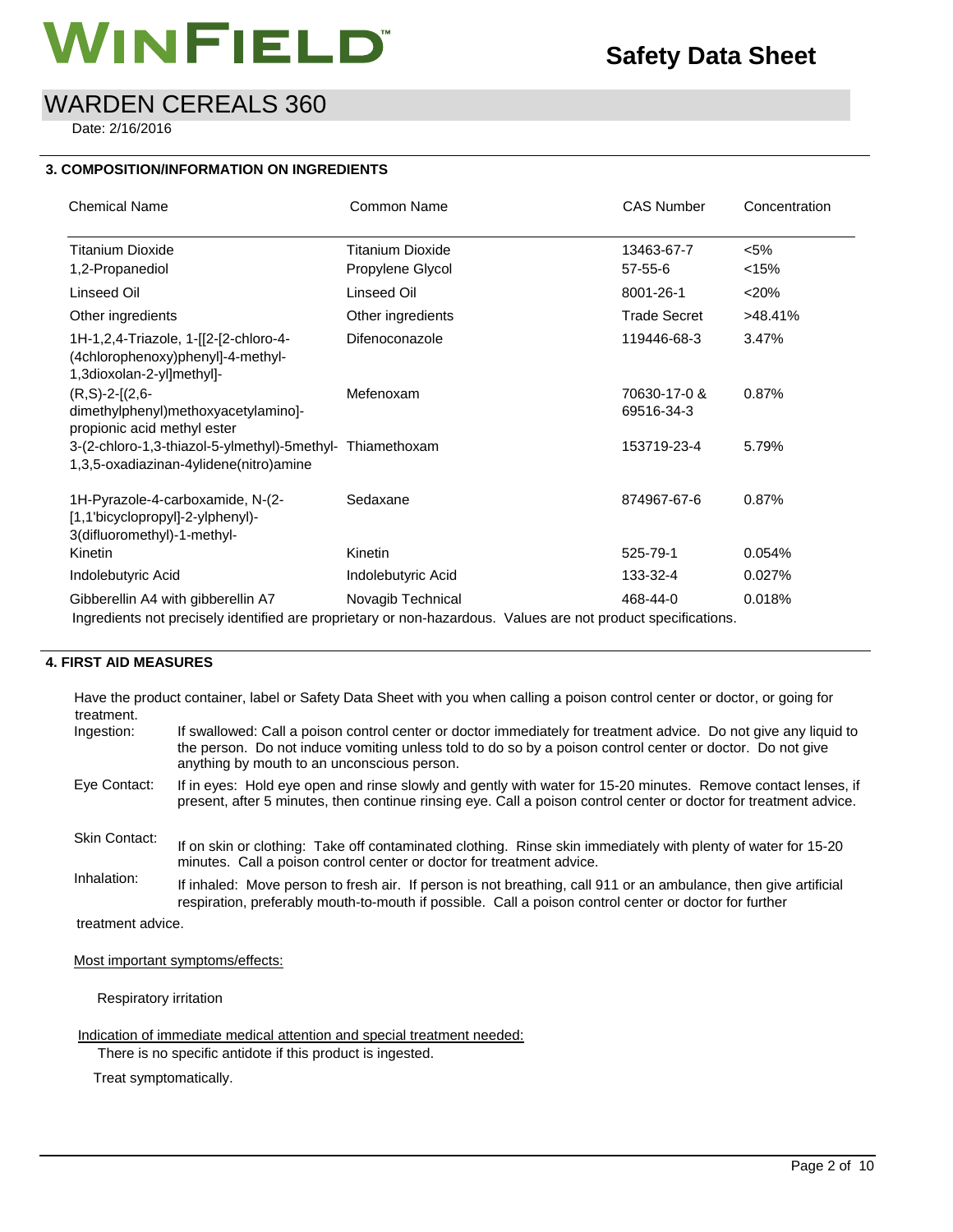## WARDEN CEREALS 360

Date: 2/16/2016

### **5. FIRE FIGHTING MEASURES**

Suitable (and unsuitable) extinguishing media:

Use dry chemical, foam or CO2 extinguishing media. If water is used to fight fire, dike and collect runoff.

Specific Hazards:

None known.

Special protective equipment and precautions for firefighters:

Wear full protective clothing and self-contained breathing apparatus. Evacuate nonessential personnel from the area to prevent human exposure to fire, smoke, fumes or products of combustion.

### **6. ACCIDENTAL RELEASE MEASURES**

Personal precautions, protective equipment, and emergency procedures: Follow exposure controls/personal protection outlined in Section 8.

Methods and materials for containment and cleaning up:

Control the spill at its source. Contain the spill to prevent from spreading or contaminating soil or from entering sewage and drainage systems or any body of water. Clean up spills immediately, observing precautions outlined in Section 8. Cover entire spill with absorbing material and place into compatible disposal container. Scrub area with hard water detergent (e.g.

commercial products such as Tide, Joy, Spic and Span). Pick up wash liquid with additional absorbent and place into compatible disposal container. Once all material is cleaned up and placed in a disposal container, seal container and arrange for disposition.

### **7. HANDLING AND STORAGE**

Precautions for safe handling:

Store the material in a well-ventilated, secure area out of reach of children and domestic animals. Do not store food, beverages or tobacco products in the storage area. Prevent eating, drinking, tobacco use, and cosmetic application in areas where there is a potential for exposure to the material. Wash thoroughly with soap and water after handling.

Conditions for safe storage, including any incompatibilities:

Store locked up.

### **8. EXPOSURE CONTROLS/PERSONAL PROTECTION**

### **THE FOLLOWING RECOMMENDATIONS FOR EXPOSURE CONTROLS/PERSONAL PROTECTION ARE INTENDED FOR THE MANUFACTURE, FORMULATION AND PACKAGING OF THIS PRODUCT.**

### **FOR COMMERCIAL APPLICATIONS AND/OR ON-FARM APPLICATIONS CONSULT THE PRODUCT LABEL.**

### Occupational Exposure Limits:

| <b>Chemical Name</b> | OSHA PEL                         | <b>ACGIH TLV</b> | Other                                                                                             | Source         |
|----------------------|----------------------------------|------------------|---------------------------------------------------------------------------------------------------|----------------|
| Titanium Dioxide     | 15 mg/m <sup>3</sup> TWA (total) | 10 $mg/m3 TWA$   | 2.4 mg/m <sup>3</sup> 10-hr TWA Manufacturer<br>(fine dust); $0.3$<br>$mg/m3$ (ultrafine<br>dust) |                |
| Propylene Glycol     | Not Established                  | Not Established  | 10 mg/m <sup>3</sup> TWA                                                                          | AIHA           |
| Linseed Oil          | Not Established                  | Not Established  | Not Established                                                                                   | Not Applicable |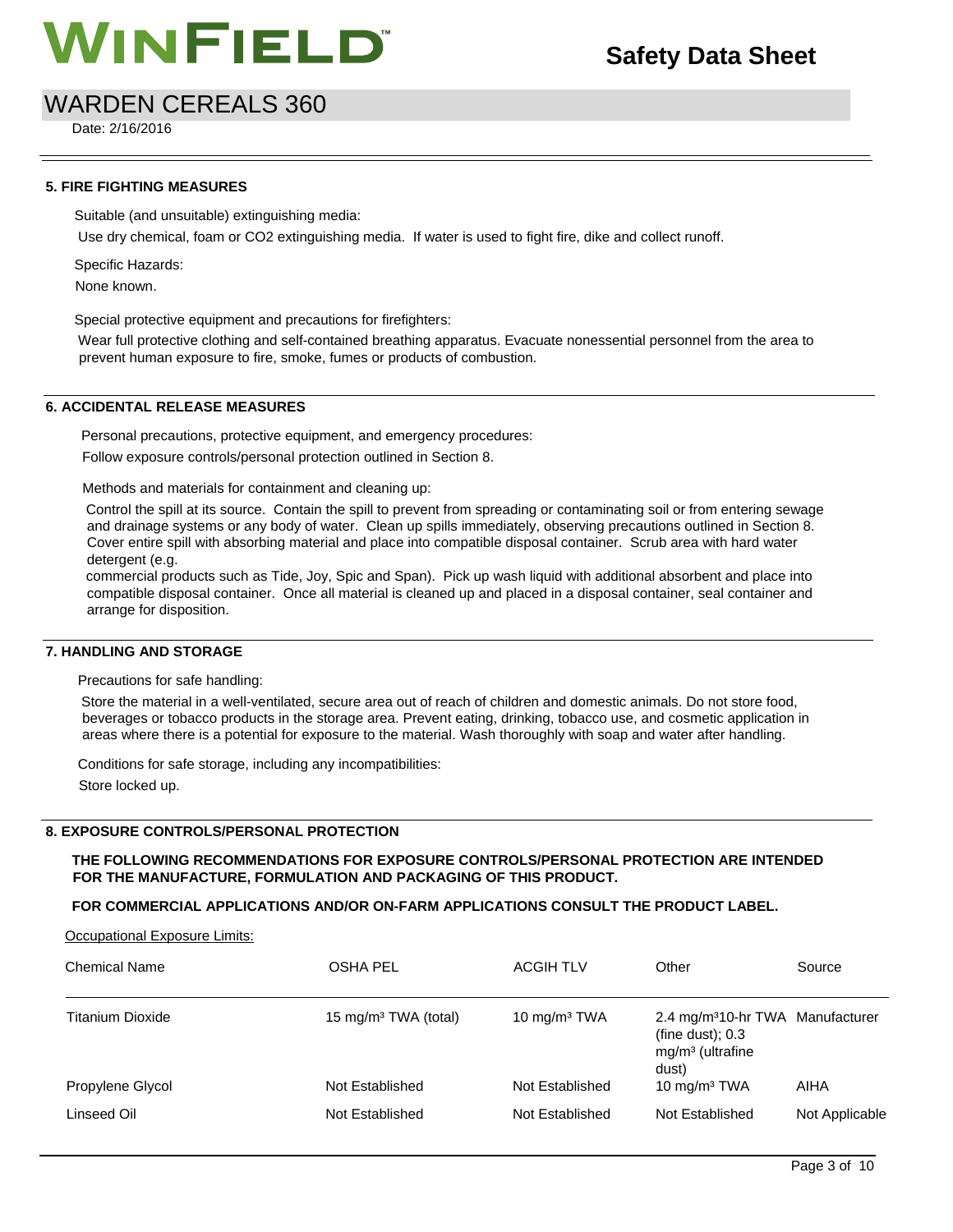## WARDEN CEREALS 360

Date: 2/16/2016

| Other ingredients<br>Not Established<br>Not Established<br>Not Established<br>Not Established<br>Not Established<br>5 mg/m <sup>3</sup> TWA<br>Difenoconazole<br>Manufacturer<br>5 mg/m <sup>3</sup> TWA<br>Not Established<br>Not Established<br>Mefenoxam<br>Syngenta<br>Not Established<br>3 mg/m <sup>3</sup> TWA<br>Thiamethoxam<br>Not Established<br>Syngenta<br>Sedaxane<br>Not Established<br>Not Established<br>2 mg/m <sup>3</sup> TWA<br>Syngenta<br>Not Established<br>Kinetin<br>Not Established<br>Not Established<br>Indolebutyric Acid<br>Not Established<br>Not Established<br>Not Established<br>Novagib Technical<br>Not Established<br>Not Established<br>Not Established |  |  |                |
|------------------------------------------------------------------------------------------------------------------------------------------------------------------------------------------------------------------------------------------------------------------------------------------------------------------------------------------------------------------------------------------------------------------------------------------------------------------------------------------------------------------------------------------------------------------------------------------------------------------------------------------------------------------------------------------------|--|--|----------------|
|                                                                                                                                                                                                                                                                                                                                                                                                                                                                                                                                                                                                                                                                                                |  |  | Not Applicable |
|                                                                                                                                                                                                                                                                                                                                                                                                                                                                                                                                                                                                                                                                                                |  |  |                |
|                                                                                                                                                                                                                                                                                                                                                                                                                                                                                                                                                                                                                                                                                                |  |  |                |
|                                                                                                                                                                                                                                                                                                                                                                                                                                                                                                                                                                                                                                                                                                |  |  |                |
|                                                                                                                                                                                                                                                                                                                                                                                                                                                                                                                                                                                                                                                                                                |  |  |                |
|                                                                                                                                                                                                                                                                                                                                                                                                                                                                                                                                                                                                                                                                                                |  |  | Not Applicable |
|                                                                                                                                                                                                                                                                                                                                                                                                                                                                                                                                                                                                                                                                                                |  |  | Not Applicable |
|                                                                                                                                                                                                                                                                                                                                                                                                                                                                                                                                                                                                                                                                                                |  |  | Not Applicable |

### Appropriate engineering controls:

Use effective engineering controls to comply with occupational exposure limits (if applicable).

### Individual protection measures:

### Ingestion:

Prevent eating, drinking, tobacco usage and cosmetic application in areas where there is a potential for exposure to the material. Wash thoroughly with soap and water after handling.

### Eye Contact:

Where eye contact is likely, use splash-proof chemical goggles. Facilities storing or utilizing this material should be equipped with an eyewash facility and a safety shower.

### Skin Contact:

Where contact is likely, wear chemical-resistant (such as nitrile or butyl) gloves, coveralls, socks and chemical-resistant footwear.

Inhalation: A combination particulate/organic vapor respirator should be used until effective engineering controls are installed to comply with occupational exposure limits, or until exposure limits are established. Use a NIOSH approved respirator with an organic vapor (OV) cartridge or canister with any R, P or HE filter.

Use a self-contained breathing apparatus in cases of emergency spills, when exposure levels are unknown, or under any circumstances where air-purifying respirators may not provide adequate protection.

### **9. PHYSICAL AND CHEMICAL PROPERTIES**

Appearance: Liquid

| Appearance. Liquid                           |                                                         |                                         |  |
|----------------------------------------------|---------------------------------------------------------|-----------------------------------------|--|
| Odor: Not determined                         |                                                         |                                         |  |
| Odor Threshold:                              | <b>Not</b>                                              |                                         |  |
| Applicable pH:                               | <b>Not</b>                                              |                                         |  |
| Available                                    |                                                         |                                         |  |
|                                              | Melting point/freezing point: Not Available             |                                         |  |
|                                              | Initial boiling point and boiling range: Not Applicable |                                         |  |
| $>216^\circ F$<br>Flash Point (Test Method): |                                                         |                                         |  |
| Flammable Limits (% in Air):                 |                                                         | NotAvailable                            |  |
| Flammability:                                |                                                         | Not Available                           |  |
|                                              | Vapor Pressure: Difenoconazole                          | $2.5 \times 10(-10)$ mmHg @ 77°F (25°C) |  |
|                                              | Indolebutyric Acid                                      | Not Available                           |  |
|                                              | Kinetin                                                 | Not Available                           |  |
|                                              | Mefenoxam                                               | 2.5 x 10(-5) mmHg @ 77°F (25°C)         |  |
|                                              | Novagib Technical                                       | Not Available                           |  |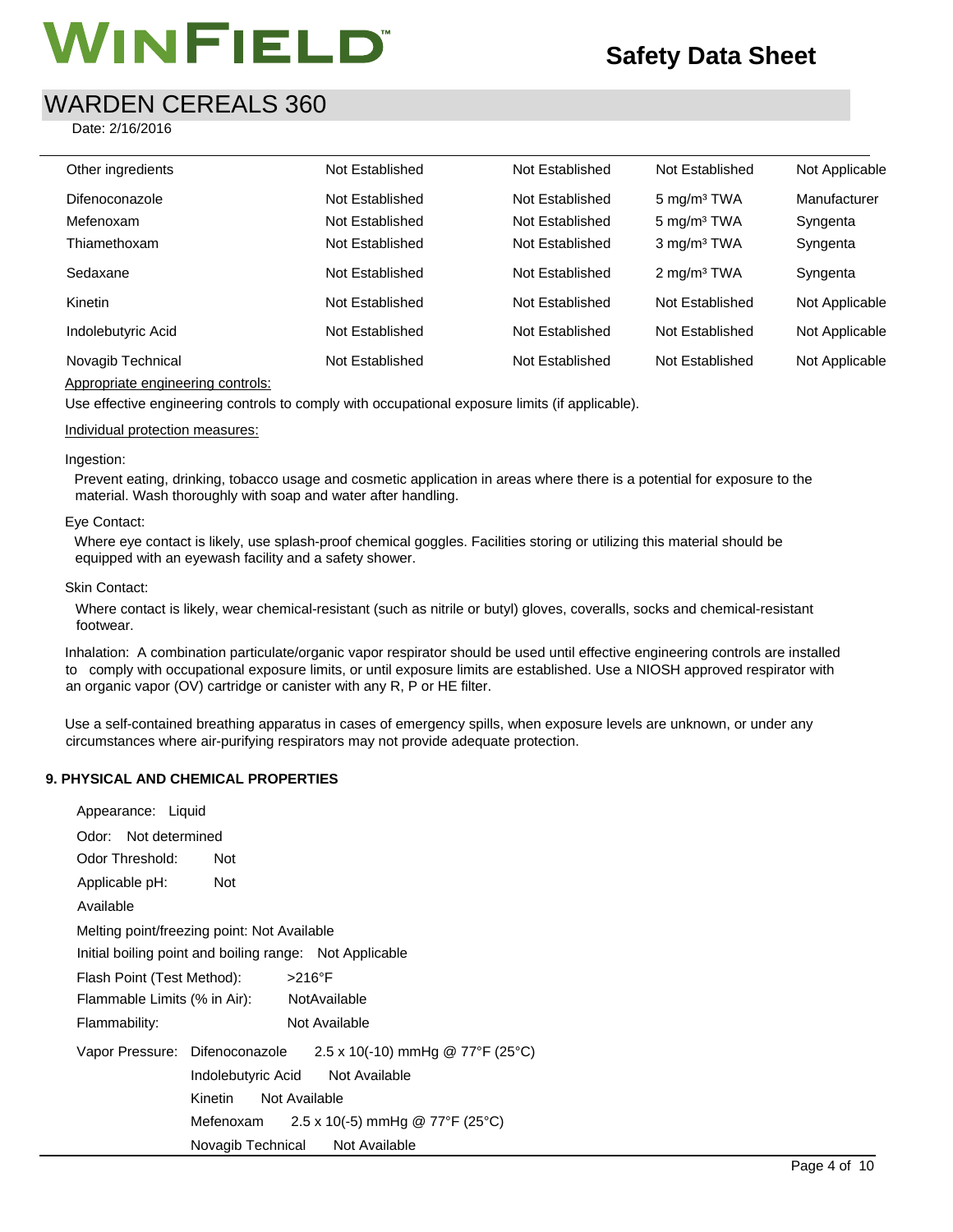# **MINFIELD**<sup>\*</sup> Safety Data Sheet

## WARDEN CEREALS 360

Date: 2/16/2016

|                                  | Sedaxane                                              | $4.9 \times 10(-10)$ mmHg @ 68°F (20°C)                         |
|----------------------------------|-------------------------------------------------------|-----------------------------------------------------------------|
|                                  | Thiamethoxam                                          | $2 \times 10(-11)$ mmHg @ 68°F (20°C)                           |
| Vapor Density: Not Available     |                                                       |                                                                 |
| Relative Density: 1.06 g/ml      |                                                       |                                                                 |
|                                  |                                                       | Solubility (ies): Difenoconazole 15 mg/l @ 77°F (25°C)          |
|                                  | Indolebutyric Acid Not Available                      |                                                                 |
|                                  | Kinetin Not Available                                 |                                                                 |
|                                  |                                                       | Mefenoxam $26$ g/l @ 77°F (25°C)                                |
|                                  | Novagib Technical Not Available                       |                                                                 |
|                                  |                                                       | Sedaxane $14 \text{ mg/l} \text{ @ } 77^{\circ}F (25^{\circ}C)$ |
|                                  |                                                       | Thiamethoxam $4.1$ g/l @ 77°F (25°C)                            |
|                                  | Partition coefficient: n-octanol/water: Not Available |                                                                 |
| Autoignition Temperature: =435°C |                                                       |                                                                 |
|                                  | Decomposition Temperature: Not Available              |                                                                 |
| Viscosity: Not Available Other:  |                                                       |                                                                 |
| None                             |                                                       |                                                                 |

### **10. STABILITY AND REACTIVITY**

Reactivity: Not reactive. Chemical stability: Stable under normal use and storage conditions. Possibility of hazardous reactions: Will not occur. Conditions to Avoid: None known. Incompatible materials: None known. Hazardous Decomposition Products: Not Available

### **11. TOXICOLOGICAL INFORMATION**

**Health effects information** 

Likely routes of exposure: Dermal, Inhalation

Symptoms of exposure: Respiratory irritation

Delayed, immediate and chronic effects of exposure: Possible carcinogenicity, Respiratory system effects

Numerical measures of toxicity (acute toxicity/irritation studies (finished product))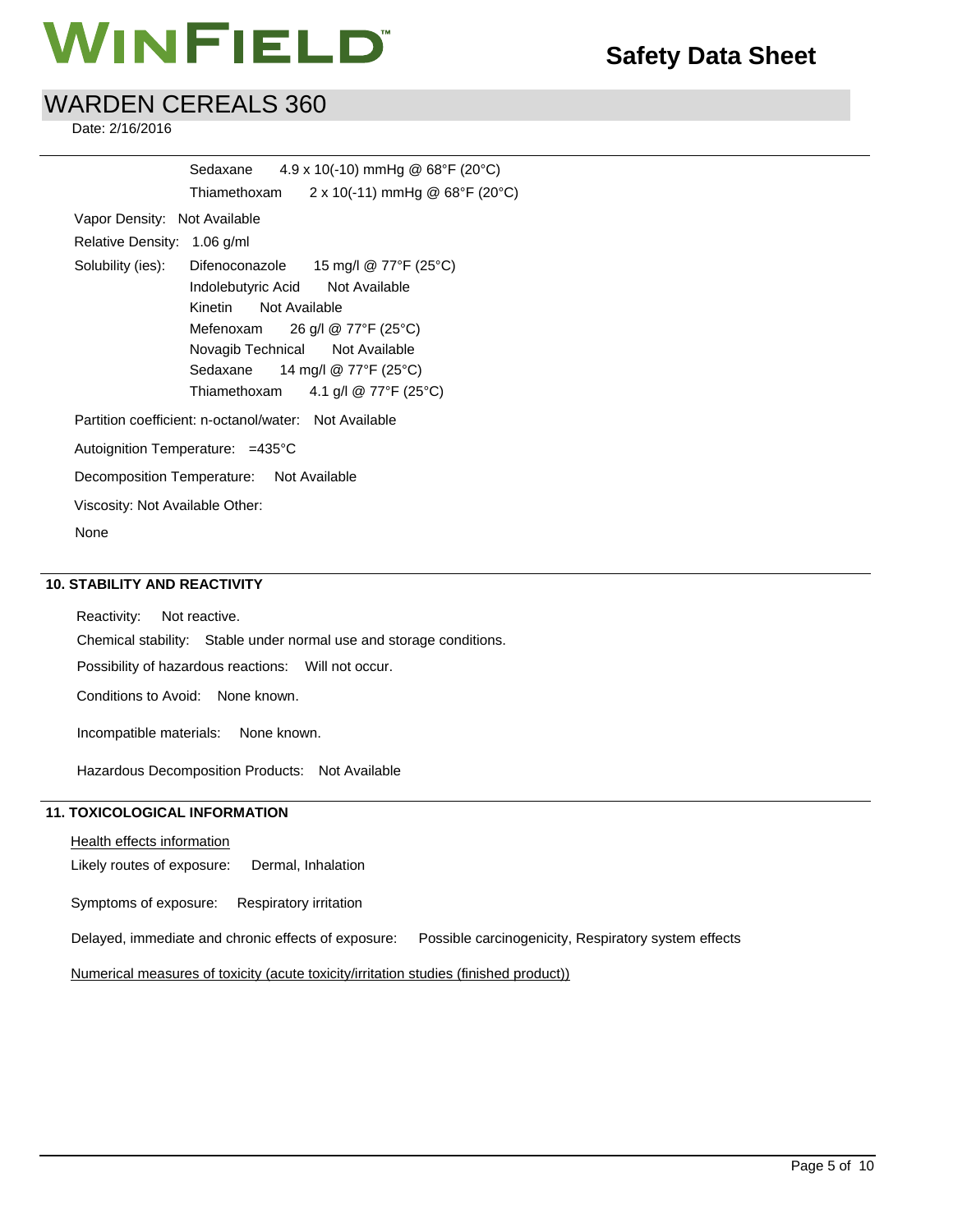## WARDEN CEREALS 360

Date: 2/16/2016

| Ingestion:          | Oral (LD50 Rat):       | $>$ 5000 mg/kg body        |
|---------------------|------------------------|----------------------------|
| Dermal:             | Dermal (LD50 Rat):     | weight $> 5000$ mg/kg body |
| Inhalation:         | Inhalation (LC50 Rat): | weight                     |
| Eye Contact:        | Non-Irritating Non-    | $> 2.08$ mg/l              |
| Skin Contact:       | Irritating             |                            |
| Skin Sensitization: | Not a skin sensitizer. |                            |

Page 5 of 10  $\,$  Page 5 of 10  $\,$ 

### Reproductive/Developmental Effects

Difenoconazole: None observed.

Indolebutyric Acid: Not Available

Kinetin: Not Available

Mefenoxam: None observed.

Novagib Technical: Not Available

Sedaxane: Did not show teratogenic effects in animal experiments. Did not show reproductive toxicity effects in animal experiments.

Thiamethoxam: Developmental: Not teratogenic in rats or rabbits.

Reproductive: No effects on reproduction. Minor increase in a common testis effect in rats at high doses, which did not affect reproduction.

### Chronic/Subchronic Toxicity Studies

Difenoconazole: Kidney and liver effects at high doses (>5000 ppm; rats); Eye effects in dogs at high dose levels.

Indolebutyric Acid: Not Available

Kinetin: Not Available

Mefenoxam: Liver effects at high dose animal tests.

Novagib Technical: Not Available

Sedaxane: STOT - Repeated Exposure : No adverse effect has been observed in chronic toxicity tests.

Thiamethoxam: Subchronic: Liver effects occurred in rodents only at high dose levels. Not neurotoxic after high acute and subchronic exposure in rats.

### **Carcinogenicity**

Difenoconazole: Did not show carcinogenic effects in animal experiments.

Indolebutyric Acid: Not Available

Kinetin: Not Available

Mefenoxam: None observed.

Novagib Technical: Not Available

Sedaxane: Did not show mutagenic effects in animal experiments.

Chemical Name NTP/IARC/OSHA Carcinogen

At extremely high doses, numerically higher incidences of uterine, thyroid and liver tumors (male and/or female rats) and liver tumors (male mice) were within the range of normal background variation and thus considered unrelated to treatment. Some Regulatory Authorities have taken a more conservative position that these high-dose findings are treatment-related in rats and mice. The dose levels where these findings occur are not relevant to human exposure levels.

Thiamethoxam: Classified as "not likely to be carcinogenic in humans" based on lifetime studies in mice and rats.

| Chemical Name    |                   | <b>INTP/IARG/USHA Gardinogen</b> |
|------------------|-------------------|----------------------------------|
| Titanium Dioxide |                   | IARC Group 2B                    |
| 1,2-Propanediol  | No Linseed Oil No |                                  |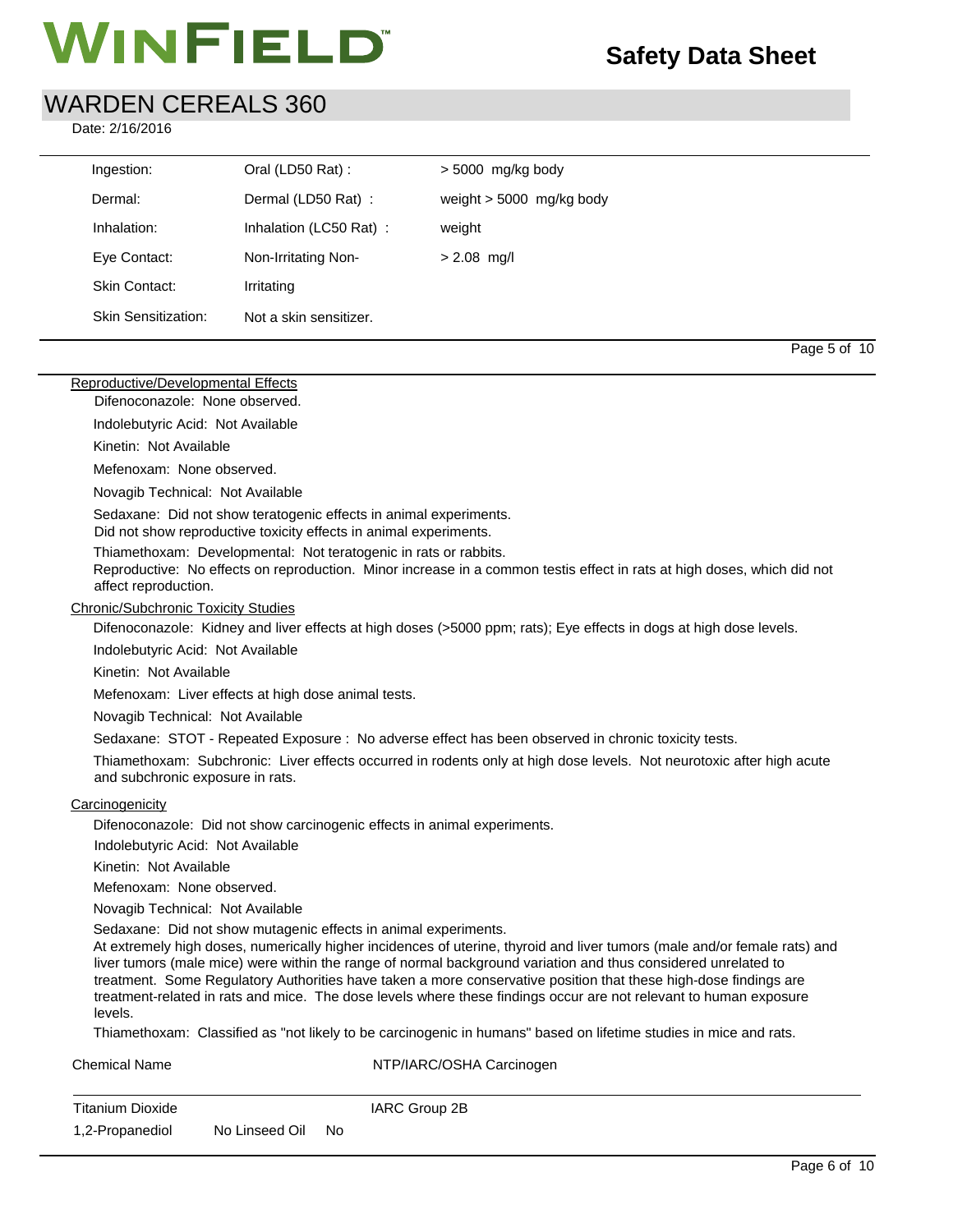# **MINFIELD**<sup>\*</sup> Safety Data Sheet

## WARDEN CEREALS 360

Date: 2/16/2016

| Other ingredients                                                                                                                                         | No                                                                                                                                                                                                                                                                                                                                                   |
|-----------------------------------------------------------------------------------------------------------------------------------------------------------|------------------------------------------------------------------------------------------------------------------------------------------------------------------------------------------------------------------------------------------------------------------------------------------------------------------------------------------------------|
| 1H-1,2,4-Triazole, 1-[[2-[2-chloro-4-(4- No                                                                                                               |                                                                                                                                                                                                                                                                                                                                                      |
| chlorophenoxy)phenyl]-4-methyl-1,3-dioxolan2-yl]methyl]-                                                                                                  |                                                                                                                                                                                                                                                                                                                                                      |
| (R,S)-2-[(2,6-dimethylphenyl)-<br>methoxyacetylamino]-propionic acid methyl ester<br>3-(2-chloro-1,3-thiazol-5-ylmethyl)-5-methyl-<br>ylidene(nitro)amine | No<br>No 1,3,5-oxadiazinan-4-                                                                                                                                                                                                                                                                                                                        |
| 1H-Pyrazole-4-carboxamide, N-(2-[1,1'-                                                                                                                    | No                                                                                                                                                                                                                                                                                                                                                   |
| bicyclopropyl]-2-ylphenyl)-3-(difluoromethyl)-1methyl-                                                                                                    |                                                                                                                                                                                                                                                                                                                                                      |
| Kinetin                                                                                                                                                   | No                                                                                                                                                                                                                                                                                                                                                   |
| Indolebutyric Acid                                                                                                                                        | No                                                                                                                                                                                                                                                                                                                                                   |
| Gibberellin A4 with gibberellin A7                                                                                                                        | No                                                                                                                                                                                                                                                                                                                                                   |
| Other Toxicity Information                                                                                                                                |                                                                                                                                                                                                                                                                                                                                                      |
| Not Available                                                                                                                                             |                                                                                                                                                                                                                                                                                                                                                      |
| <b>Toxicity of Other Components</b>                                                                                                                       |                                                                                                                                                                                                                                                                                                                                                      |
| Linseed Oil                                                                                                                                               |                                                                                                                                                                                                                                                                                                                                                      |
| May cause an allergic skin reaction. Other ingredients<br>Not Established                                                                                 | Harmful by inhalation, in contact with skin and if swallowed. Irritating to eyes, respiratory system and skin.                                                                                                                                                                                                                                       |
| Propylene Glycol                                                                                                                                          |                                                                                                                                                                                                                                                                                                                                                      |
| liver injury in experimental animals.                                                                                                                     | Reported to cause central nervous system depression (anesthesia, dizziness, confusion), headache and nausea.<br>Also, eye irritation may occur with lacrimation but no residual discomfort or injury. Prolonged contact to skin may<br>cause mild to moderate irritation and possible allergic reactions. Chronic dietary exposure caused kidney and |
| <b>Titanium Dioxide</b>                                                                                                                                   |                                                                                                                                                                                                                                                                                                                                                      |
| the occupational exposure limit(s) for this ingredient.                                                                                                   | Titanium dioxide is listed as an IARC Group 2B (Possibly Carcinogenic to Humans).<br>Prolonged exposure causes respiratory irritation and may lead to pulmonary fibrosis.<br>Normal handling and field strength application of this product are not expected to result in exposures exceeding                                                        |
| Target Organs Active                                                                                                                                      |                                                                                                                                                                                                                                                                                                                                                      |
| Ingredients                                                                                                                                               |                                                                                                                                                                                                                                                                                                                                                      |
| Difenoconazole:                                                                                                                                           | Brain, liver, kidney, gastrointestinal tract                                                                                                                                                                                                                                                                                                         |
| Indolebutyric Acid:                                                                                                                                       | Not Available                                                                                                                                                                                                                                                                                                                                        |
| Kinetin:                                                                                                                                                  | Not Available                                                                                                                                                                                                                                                                                                                                        |
| Mefenoxam:                                                                                                                                                | Liver                                                                                                                                                                                                                                                                                                                                                |
| Novagib Technical:                                                                                                                                        | Not Available                                                                                                                                                                                                                                                                                                                                        |
| Sedaxane:                                                                                                                                                 | Not Applicable                                                                                                                                                                                                                                                                                                                                       |
| Thiamethoxam:                                                                                                                                             | Liver                                                                                                                                                                                                                                                                                                                                                |
| ومقامرها المتمام ومستعمل القوامر وبال                                                                                                                     |                                                                                                                                                                                                                                                                                                                                                      |

| <b>III</b> III GUIGHIO |                                               |
|------------------------|-----------------------------------------------|
| Difenoconazole:        | Brain, liver, kidney, gastrointestinal tract  |
| Indolebutyric Acid:    | Not Available                                 |
| Kinetin:               | Not Available                                 |
| Mefenoxam:             | Liver                                         |
| Novagib Technical:     | Not Available                                 |
| Sedaxane:              | Not Applicable                                |
| Thiamethoxam:          | Liver                                         |
| Inert Ingredients      |                                               |
| Linseed Oil:           | Respiratory tract, skin, digestive tract, eye |
| Other ingredients:     | Not Established                               |
| Propylene Glycol:      | CNS, kidney, liver                            |
| Titanium Dioxide:      | Lung                                          |
|                        |                                               |

### **12. ECOLOGICAL INFORMATION**

Eco-Acute Toxicity Difenoconazole: Fish (Rainbow Trout) 96-hour LC50 1.1 mg/l Invertebrate (Water Flea) Daphnia Magna 48-hour EC50 0.77 mg/l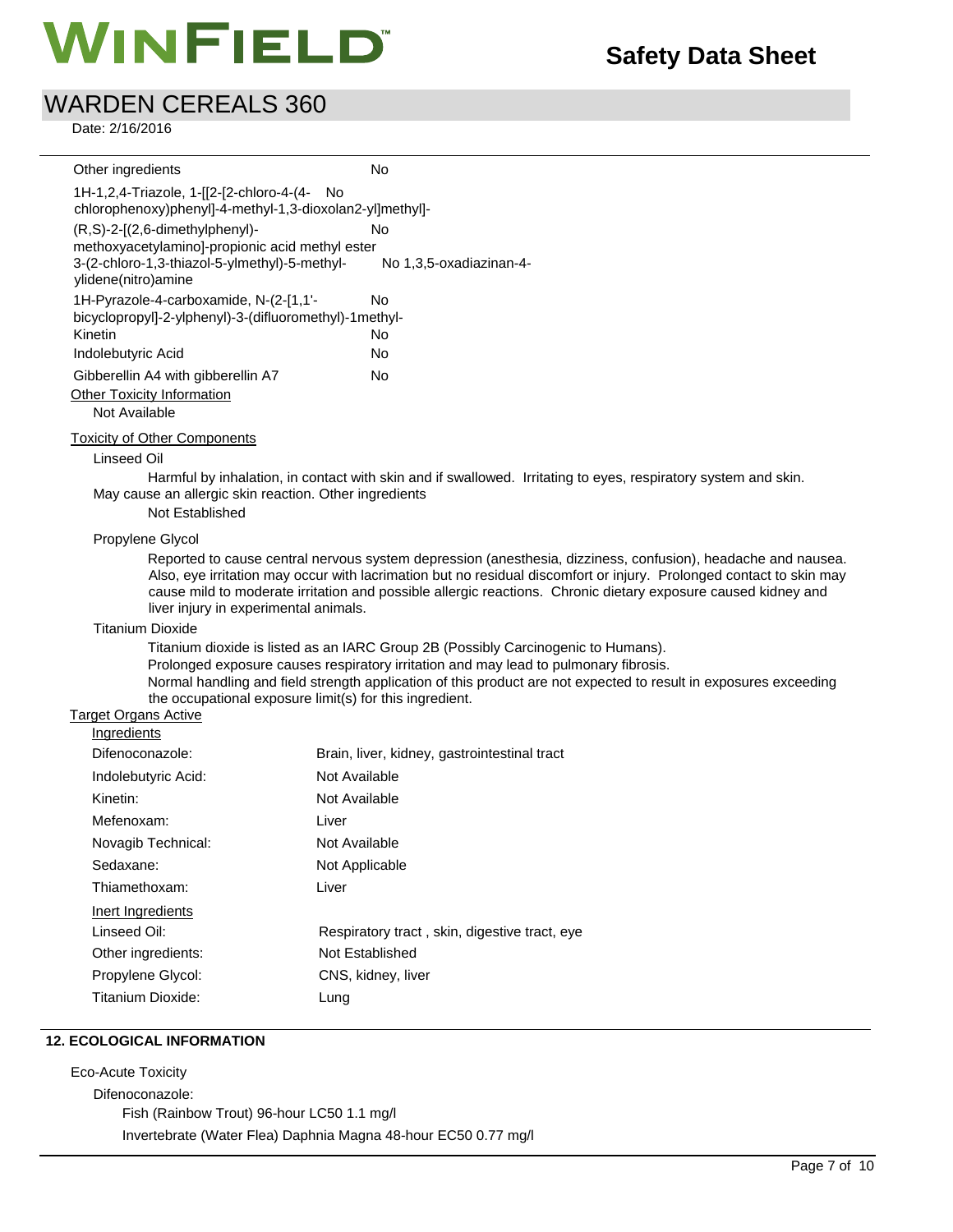## WARDEN CEREALS 360

Date: 2/16/2016

Green Algae 72-hour EbC50 0.032 mg/ Mefenoxam: Fish (Rainbow Trout) 96-hour LC50 > 121 ppm Invertebrate (Water Flea) Daphnia Magna 48-hour EC50 > 113 ppm Bird (Bobwhite Quail) 14-day LD50 981 mg/kg

### Thiamethoxam:

Fish (Rainbow Trout) 96-hour LC50 > 100 ppm Bird (Mallard Duck) LD50 Oral 576 mg/kg

Invertebrate (Daphnia Magna) 48-hour EC50 > 106 ppm

Green Algae 4-day EC50 > 97 ppm

### Sedaxane:

Invertebrate (Water Flea) Daphnia Magna 48-hour EC50 6.10 mg/l Green Algae 96-hour EbC50 1.9 mg/l

Fish (Carp) 96-hour LC50 0.62 mg/l

### Kinetin:

Not Available

Indolebutyric Acid:

Not Available

Novagib Technical: Not Available

### Environmental Fate

### Difenoconazole:

The information presented here is for the active ingredient, difenoconazole. Stable in soil and water. Low to moderate mobility in soil. Sinks in water (after 24 h).

Indolebutyric Acid:

Not Available

### Kinetin:

Not Available

### Mefenoxam:

The information presented here is for the active ingredient, mefenoxam.

Does not bioaccumulate. Not persistent in soil or water. Moderate mobility in soil. Mixes/sinks (after 24 h).

Novagib Technical:

Not Available

### Sedaxane:

The information presented here is for the active ingredient, sedaxane. Material is not readily biodegradable. Material is not persistent in soil.

Thiamethoxam:

The information presented here is for the active ingredient, thiamethoxam.

Not persistent in soil. Stable in water. Moderate mobility in soil. Floats in water (after 24 h).

### **13. DISPOSAL CONSIDERATIONS**

### Disposal:

Do not reuse product containers. Dispose of product containers, waste containers, and residues according to local, state, and federal health and environmental regulations.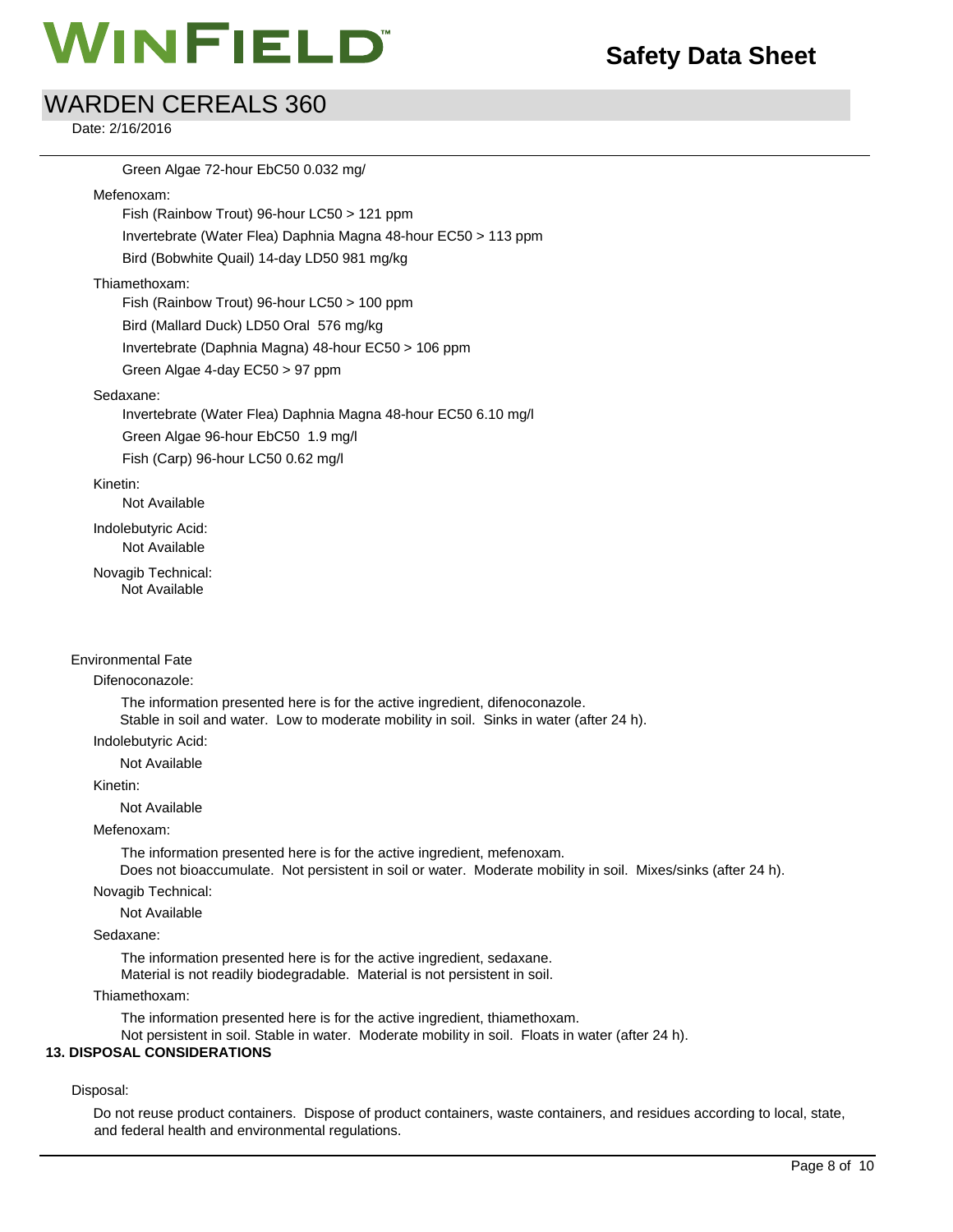

## WARDEN CEREALS 360

Date: 2/16/2016

Characteristic Waste: Not Applicable

Listed Waste: Not Applicable

### **14. TRANSPORT INFORMATION**

DOT Classification

Ground Transport - NAFTA Not regulated

**Comments** 

Water Transport - International Proper Shipping Name: Environmentally Hazardous Substance, Liquid, N.O.S. (Difenoconazole, Thiamethoxam), Marine Pollutant Hazard Class: Class 9 Identification Number: UN 3082 Packing Group: PG III

Air Transport Proper Shipping Name: Environmentally Hazardous Substance, Liquid, N.O.S. (Difenoconazole, Thiamethoxam) Hazard Class: Class 9 Identification Number: UN 3082 Packing Group: PG III

### **15. REGULATORY INFORMATION**

Pesticide Registration: Not applicable

EPA Registration Number(s): Not Applicable EPCRA SARA Title III Classification: Section 311/312 Hazard Classes: Acute Health Hazard Section 313 Toxic Chemicals: None

CERCLA/SARA 304 Reportable Quantity (RQ): Not Applicable RCRA Hazardous Waste Classification (40 CFR 261): Not Applicable TSCA Status: TSCA R & D Exempt